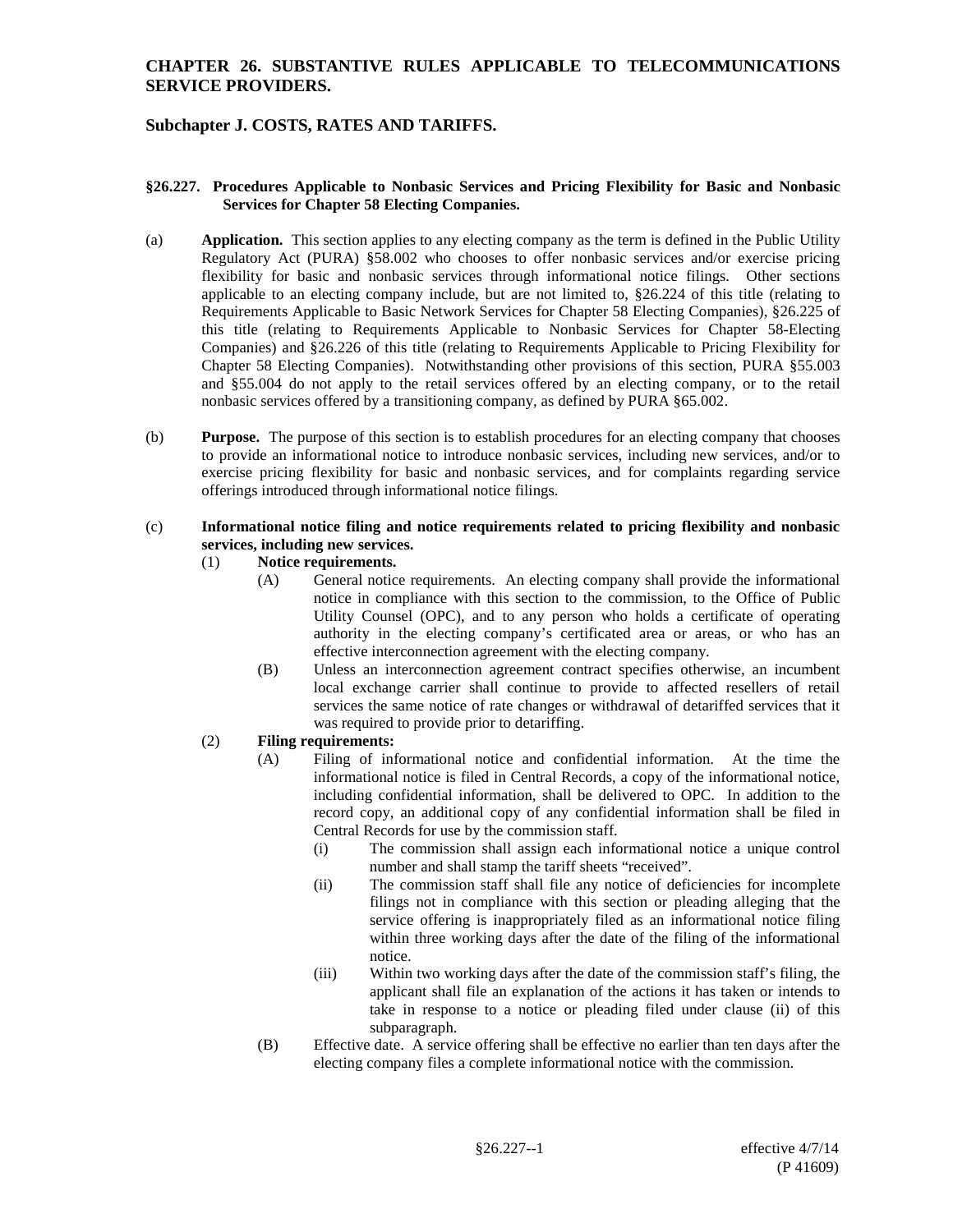## **Subchapter J. COSTS, RATES AND TARIFFS.**

- (C) Access to confidential information. Access to confidential information filed with the commission as part of an informational notice filing shall be available to commission staff and OPC, upon execution of a commission approved protective agreement, at the time the informational notice is filed.
- (D) Format of filing. An informational notice under this section must include the following elements:
	- (i) name of company;
	- (ii) PURA chapter under which company operates;
	- (iii) date of submission;
	- (iv) effective date;
	- (v) new and/or revised tariff pages, written in plain language and conforming with §26.207 of this title (relating to Form and Filing of Tariffs); except that an informational notice filing that cross-references the rates, terms, and/or conditions of the utility's interstate switched-access tariff for an equivalent service may be considered sufficient. To implement concurrence of a utility's federal interstate switched-access tariff and its Texas intrastate switched-access tariff, the utility in the informational notice portion of its initial filing shall reference the uniform resource locator (URL or worldwide web address) on the Federal Communications Commission (FCC) website specific to the interstate switched-access tariff. Additionally, the utility shall reference the URL on the utility's commercial website specific to the intrastate switched-access tariff either in the informational notice portion of the filing or in the page(s) attached to the informational notice portion of the filing. Thereafter, the utility must notify the commission, in an informational notice filing, within 10 business days of any changes to the referenced concurring interstate rates. In any such filing, the utility shall provide in the informational notice portion of its filing the corresponding FCC Transmittal Number, reference the URL on the FCC website specific to the transmittal, specify which rate elements changed, and reference the URL on the utility's commercial website specific to the intrastate switched-access tariff. The utility must also file an update to any URL(s) referenced in its intrastate tariff within 10 business days of any changes to such URL(s). If switched-access rates are no longer required to concur with federal rates, a new tariff must be filed;
	- (vi) proposed implementation date (if different from effective date);
	- (vii) affidavit of notice to OPC, COA holders, and parties to interconnection agreements;
	- (viii) type of filing (new service; pricing flexibility involving basic service; nonbasic only pricing flexibility; packaging, term and volume discount or promotional offering regulated by PURA §58.004; customer specific contract; customer specific contract regulated by PURA §58.003; promotional offering);
	- (ix) relevant Long Run Incremental Cost (LRIC) study or LRIC study reference, and relevant support materials (confidential/proprietary/protected materials provided to commission only). When LRIC studies for which commission approval has not been obtained are provided with an informational notice filing, an application for approval of that LRIC study must be filed pursuant to the standards in §26.214 of this title (relating to Long Run Incremental Cost (LRIC) Methodology for Services Provided by Certain Incumbent Local Exchange Companies (ILECs)) or §26.215 of this title (relating to Long Run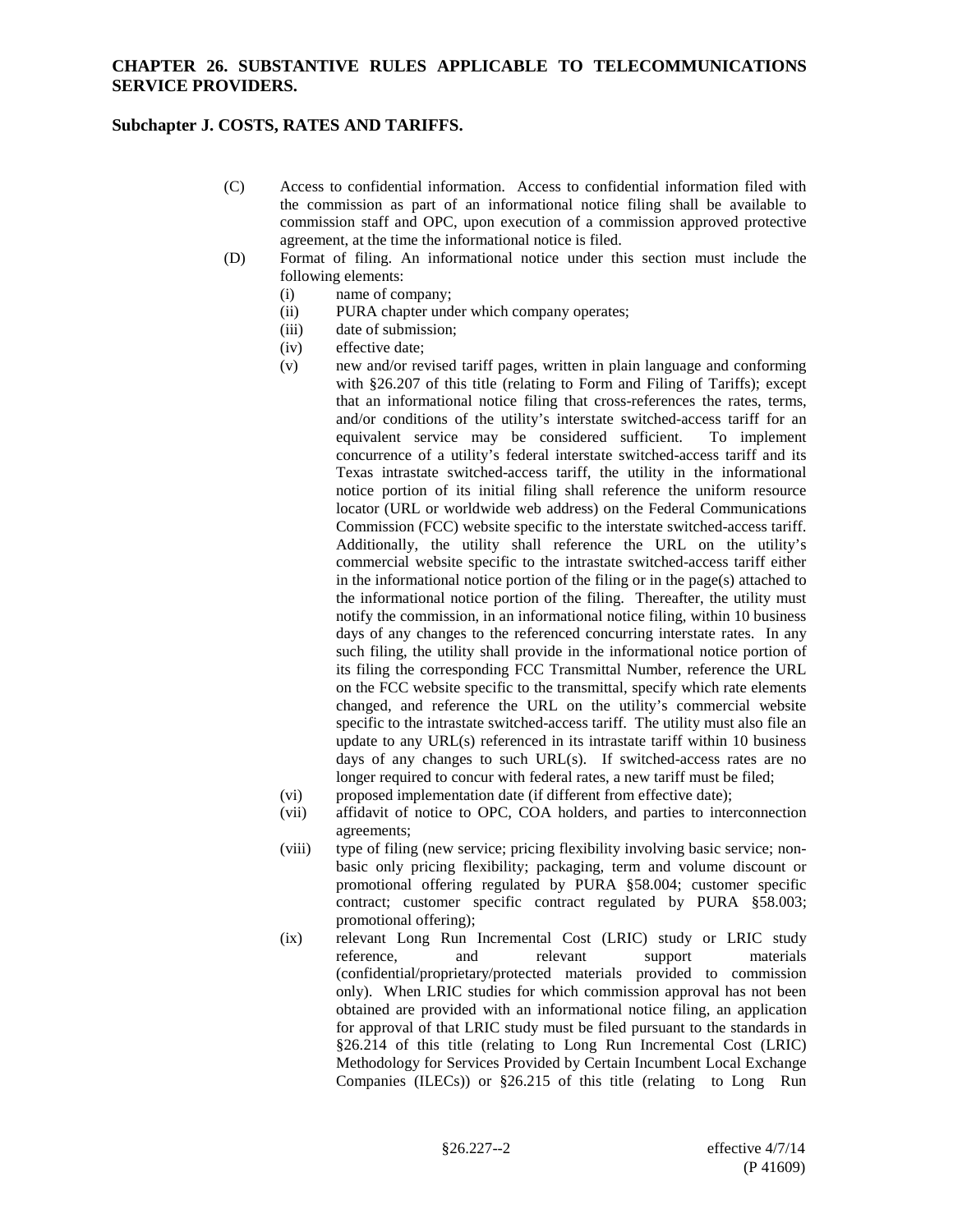### **Subchapter J. COSTS, RATES AND TARIFFS.**

Incremental Cost Methodology for Dominant Certificated Telecommunications Utility (DCTU) Services), as applicable, to establish a LRIC floor and shall be filed before or simultaneously with the informational filing. The electing company shall file a notice of intent to file LRIC studies pursuant to §26.214 or §26.215 of this title no later than ten days prior to the filing of the LRIC study;

- (x) a response of "yes," "no," or "not applicable," with explanatory language to the following question: "Is the sum of the Total Element Long Run Incremental Cost (TELRIC)-based wholesale prices of components needed for provision of the retail service at or below the retail price set forth in this filing?" If the response is "yes" or "no," the filing must identify the components needed for the provision of the retail service, along with a list of relevant wholesale and retail prices;
- (xi) a response of "yes" or "no" to the following question: "Is the service available for resale by a competitor? If the answer is "no," does the proposed price meet the standards set forth in §26.274(f) - (h) of this title (relating to Imputation)?" For purposes of this question, "available for resale" means:
	- (I) the service is not subject to tariffed resale restrictions; and
	- (II) the electing company is not aware of any constraints that would prevent a competitor from functionally provisioning the service to the competitor's customers in parity with the electing company's provisioning of the service to the electing company's customers;
- (xii) for package offerings that combine regulated products or services with unregulated products or services and/or with the products or services of an electing company's affiliate, an affidavit indicating that the price of the package, in addition to the requirements of  $\S26.226(d)(1)$  of this title, also recovers the cost to the electing company of acquiring and providing the unregulated products or services or the affiliate's products or services. The affidavit shall also indicate that the cost to the electing company of acquiring and providing an affiliate's products or services is greater than or equal to the cost to the affiliate of acquiring and/or providing the products or services. The cost to an electing company of acquiring or providing the affiliate's products or services shall be valued in a manner consistent with FCC requirements and with  $\S26.226(d)(5)$  of this title. For a joint marketing effort that includes regulated products or services and the products or services of an affiliate, an affidavit shall be provided by each affected affiliate attesting that the affiliate's costs are recovered in a manner consistent with  $\S26.226(d)(5)$  of this title and FCC requirements, if any;
- (xiii) description of the offering's terms and conditions, including location of service or a statement that it is to be provided state-wide; and
- (xiv) a privacy concerns statement.

### (d) **Disputes as to sufficiency or appropriateness of informational notice filing.**

(1) If the electing company advises the commission by written filing that a dispute exists with respect to a notice of deficiency or the inappropriateness of an informational notice, and requests the assignment of an administrative law judge to resolve the dispute, the commission will consider the dispute to be a contested case.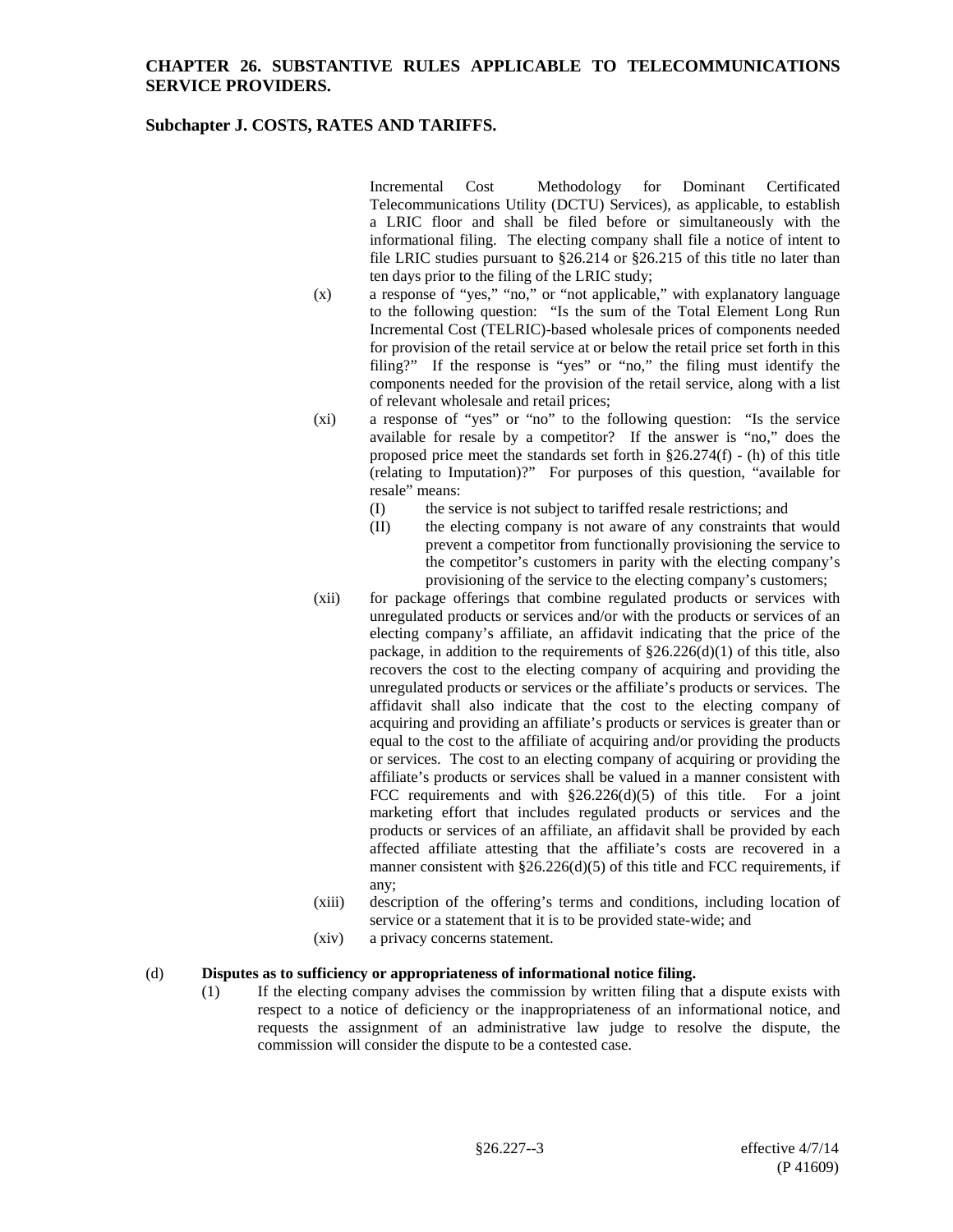## **Subchapter J. COSTS, RATES AND TARIFFS.**

- (2) A contested case will also exist if the commission files a complaint addressing sufficiency or appropriateness of an informational notice filing.
- (3) Parties other than the commission staff may not challenge the sufficiency of an informational notice filing.
- (e) **Complaints regarding service offerings introduced by informational notice filings.** An affected person, OPC, or the commission may file a complaint at the commission on or after the date the informational notice has been filed. The filing of a complaint will initiate a contested case.
	- (1) A complaint addressing an informational notice filing may challenge whether the filing is in compliance with PURA and/or commission substantive rules.
	- (2) If a complaint challenging the price of a new service is resolved in a final order issued by this commission in favor of the complainant, the electing company shall either:
		- (A) not later than the tenth day after the date the complaint is finally resolved, amend the price of the service as necessary to comply with the final resolution; or
		- (B) discontinue the service.
	- (3) The commission shall dismiss a complaint filed prior to the filing of an informational notice on the grounds that the commission lacks jurisdiction to hear the complaint.
	- (4) All complaints shall be docketed and governed by the commission's procedural rules and shall be filed and reviewed pursuant to the following requirements:
		- (A) Complaints shall be captioned: COMPLAINT BY {NAME OF COMPLAINANT} REGARDING TARIFF CONTROL NUMBER(S) {NUMBER(S)} {STYLE OF TARIFF CONTROL NUMBER}.
		- (B) Processing. The commission shall assign each complaint filed with respect to an informational notice a unique control number. The presiding officer shall cause a copy of each complaint, bearing the assigned control number, to be filed in the relevant tariff control number(s) for the related informational notice filings.
	- (5) The commission staff shall have standing in all proceedings related to informational notice filings before the commission, and may intervene by filing a notice of intervention, at any time prior to determination on the merits. No motion is necessary for such intervention.
	- (6) A complaint filed pursuant to this section shall be considered to be an exception to the informal resolution requirements of  $\S22.242(c)$  of this title (relating to Complaints).
- (f) **Interim relief.** A tariff for a new service introduced by an informational notice may not be suspended during the pendency of any complaint. All other tariffs introduced by informational notice filings will remain in effect during the pendency of any complaint unless interim relief suspending the tariff is granted pursuant to this subsection.
	- (1) Any request that a tariff be suspended during the pendency of a complaint must meet the following requirements:
		- (A) the pleading must state an appropriate and bona fide cause of action;
		- (B) the pleading must be verified or supported with affidavits based on personal knowledge; and
		- (C) the pleading must set forth the following elements: probable right of recovery, probable and irreparable injury in the interim, and no adequate alternative remedy.
	- (2) The presiding officer shall schedule a hearing on interim relief in the form of suspension of a tariff on an expedited basis.
	- (3) The burden of proof shall be upon the complainant with respect to each element of proof necessary to obtain any interim relief requested by the complainant.